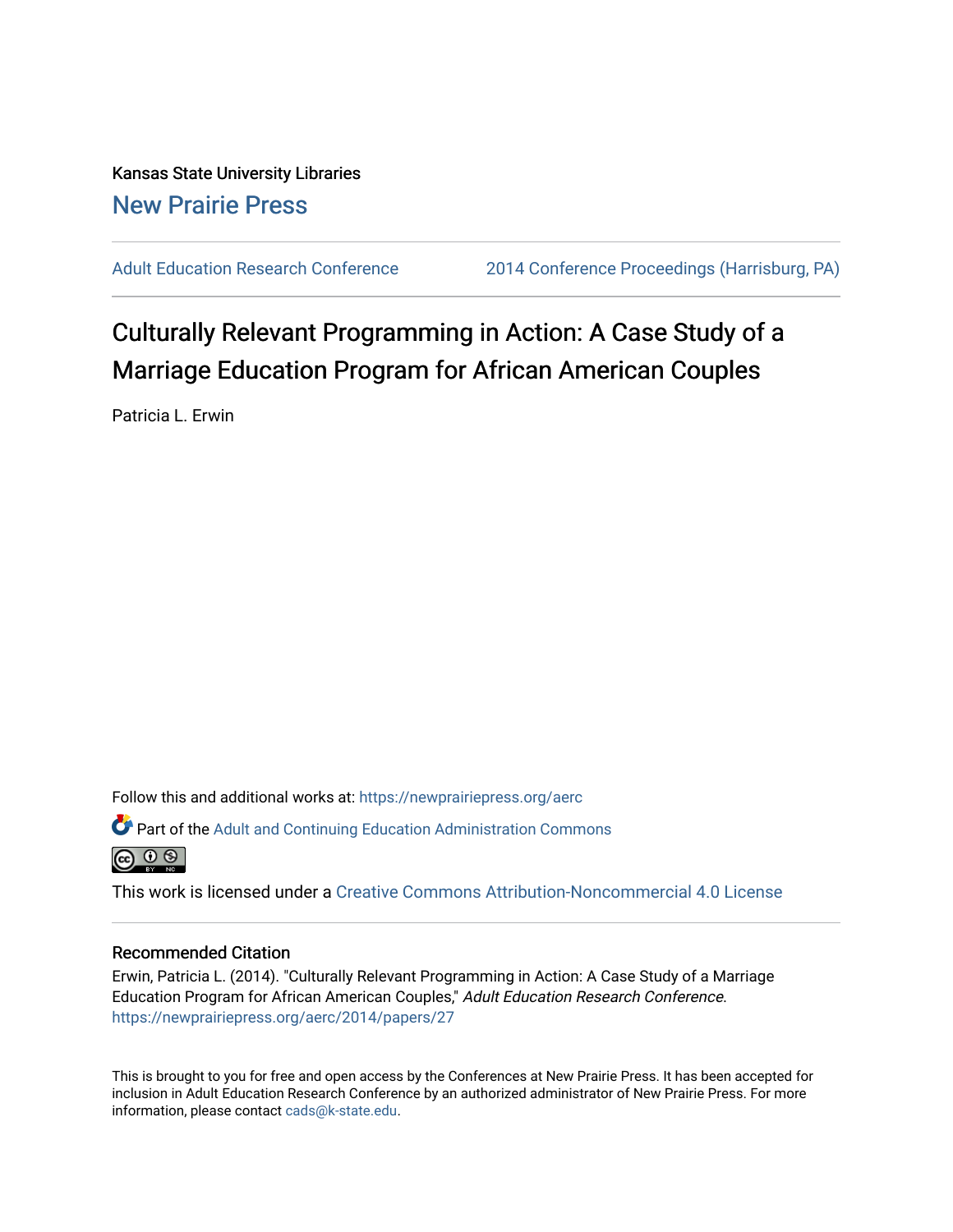# **Culturally Relevant Programming in Action: A Case Study of a Marriage Education Program for African American Couples**

Patricia L. Erwin, Morehead State University

Keywords: Adult Education, African American marriages, culturally relevant, program planning

**Abstract:** The purpose of this study was to understand how a preventive intervention, specifically a marriage education program, was designed to meet the needs of African American couples.

Marriage education programs provide skills-based support for couples, and are considered by participants to be a more desirable alternative to therapy. Many preventive interventions, such as marriage education programs, use cognitive-behavioral strategies to educate couples. The programs are designed to equip each spouse with the skills and tools they need to handle the problems they will encounter, and to stop negative interactions. One way this is done is by teaching couples how to handle negative emotions and conflict (Berger & Hannah, 1999; Halford, 2004; Halford, Markman, Kline, & Stanley, 2003). Marriage education programs are developed, in part, based on research conducted with couples (Adler-Baeder, Higginbotham, Lamke, 2004; Berger & Hannah, 1999). This research is important to highlight key aspects of marital life, provide researchers and professionals a clearer understanding of the issues or problems couples face, and it shapes the interventions that professionals select and design (Halford, Markman, Kline, & Stanley, 2003).

According to Bernal (2006), intervention research lags behind in developing, adapting, and testing approaches with diverse populations. This leads to a key problem affecting marriage education programs. The research samples are often homogenous in their composition, i.e., the samples are often comprised of White, middle-class couples (Halford et al., 2003; Markman et al., 2006). These research results are often the information that provides the basis for textbooks that will be used to teach students, as well as to train and educate professionals (such as therapists/counselors). If the research samples are homogenous, then the resulting intervention does not address the needs of a diverse group of participants, i.e., it is not culturally relevant. According to Bernal and Saez-Santiago (2006), a challenge for professionals is the "articulation and documentation" of the influence of culture and ethnicity in psychosocial interventions. One of the tenets of sociocultural theory is that all learners are shaped by their cultural identities, so learning cannot be considered context-free. An understanding of the influence of culture is critical to addressing how interventions may be adapted, or tailored to meet the needs of diverse families.

# **Review of the Literature**

There is an inadequate body of literature which expounds on the process of designing a culturally relevant marriage education program. This qualitative study, which examined an African American Marriage Program, is a step in filling this gap in the research. The study is also significant because of what the results may mean for educators, counselors, researchers, and other professionals who work with families. Whaley (2000) notes that one way to address the need for greater cultural sensitivity in interventions, is to identify cultural themes or issues that impact the health and behavior of participants. It is important for interventions to be designed in a way that addresses the contextual factors that influence the lives of the participants.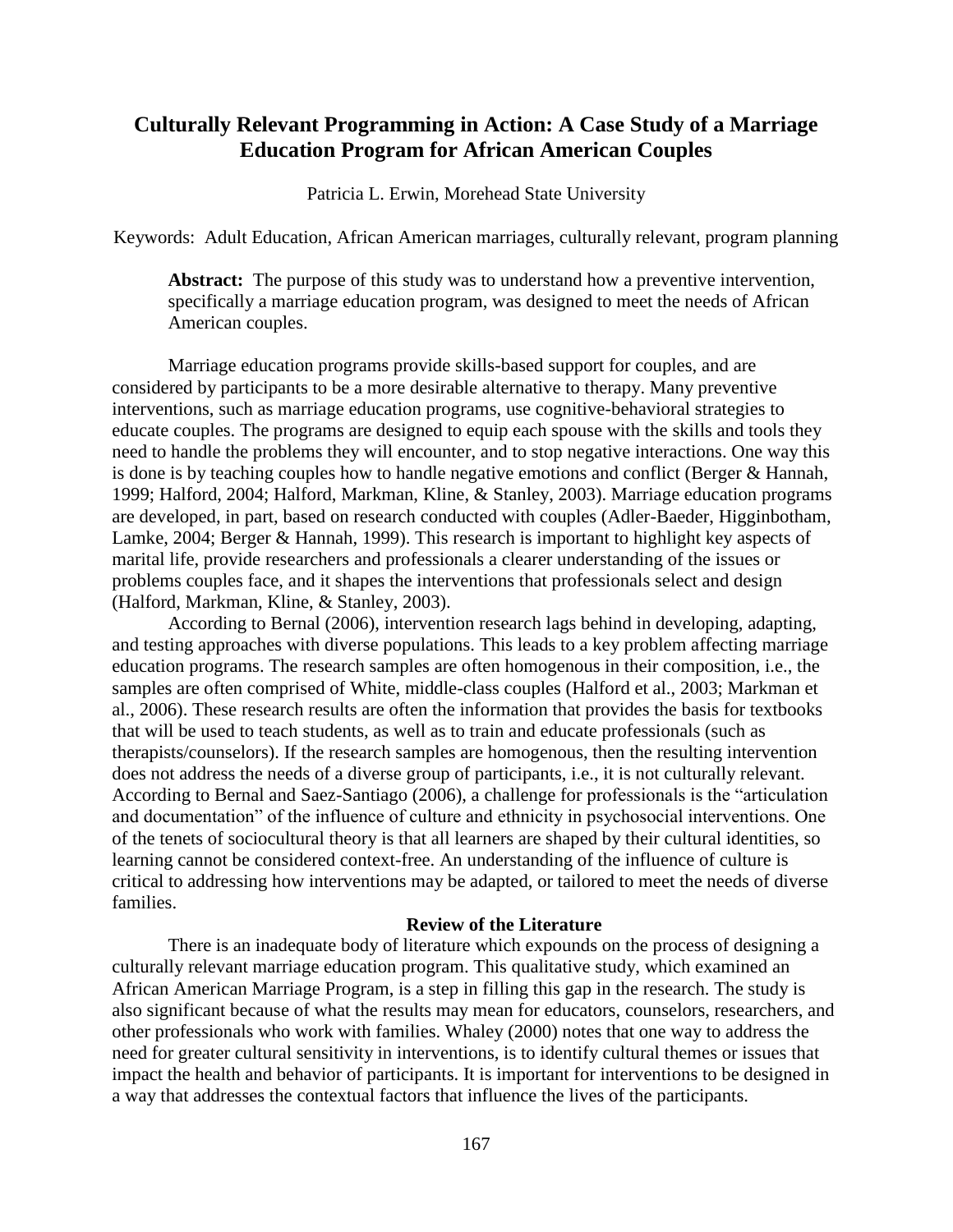Interventions that are culturally sensitive are more readily understood and accepted by participants. The inclusion of cultural norms and values into all aspects of the program or educational setting can lead to greater participant satisfaction and more positive outcomes (Ancis, 2004).

Sheared (1999) has examined the educational experiences of African American adult learners. She discusses the concept of polyrhythmic realities to address the influence of culture in educational settings. Polyrhythmic realities refer to the "lived experience" of an individual within a context that has been formed by sociocultural, political, and historical influences. These experiences subsequently impact the manner in which one perceives self, as well as others. In an inclusive classroom environment, the positionality of the instructor and the participants are incorporated into curriculum as well as delivery. Positionality refers to the way that factors such as race, class, and gender influence an individual's worldview. Sheared's assertion is that creating an inclusive environment in educational programs will positively impact both the recruitment and retention of African American adult learners.

Additionally, Sheared (1999) suggests several factors that help promote retention of Black students in ABE programs. One factor is the importance of connecting learning to lived experiences, which must be reflected in key dimensions of the program. According to Sheared (1999), it is important for participants not only to be connected with the instructor and the other participants, but also the program goals. Relevance is another factor that can promote the recruitment and retention of African American adult learners. This means that in the design and delivery of the program, it is important to help students see that what they are learning will positively impact areas of concern.

Sealy-Ruiz (2007) conducted a study examining the impact of a culturally relevant curriculum on the educational experiences of African American female adult learners. The author states that culturally relevant curriculum draws on the backgrounds and life experiences of the learners, as a way to challenge the dominant (White, male) perspective in Adult Education. Sealy-Ruiz (2007) also notes the importance of culturally relevant curriculum so that students of color do not feel stereotyped and excluded in the classroom and the curriculum. She incorporated the cultural identity of her students in the class by including literature by African American authors and authors of different ethnic backgrounds, as well as requiring the women to write essays based in their life experiences and their responses to the literature. Culturally relevant curriculum also requires the instructor to provide a safe classroom environment, which helps to facilitate discussion. The implementation of a culturally relevant curriculum resulted in the fostering of a positive self and group identity for the participants. It also encouraged selfaffirmation and affirmation of participant goals (Sealy-Ruiz, 2007).

## **Purpose of the Study**

The purpose of this study was to understand how a preventive intervention, specifically a marriage education program, was designed to meet the needs of African American couples. The research questions were: 1) What are the common components of a culturally relevant program designed for African American couples? 2) What program delivery methods were most effective given the topic and the participant group?

The case that was examined in this study was an intervention program, specifically the African American Marriage Program, which was developed at a Southern University. The purpose of this program was to promote stronger marriages among African American couples, through skills-based marriage education. The curriculum used in this program was the Prevention and Relationship Enhancement Program (PREP), an empirically supported treatment.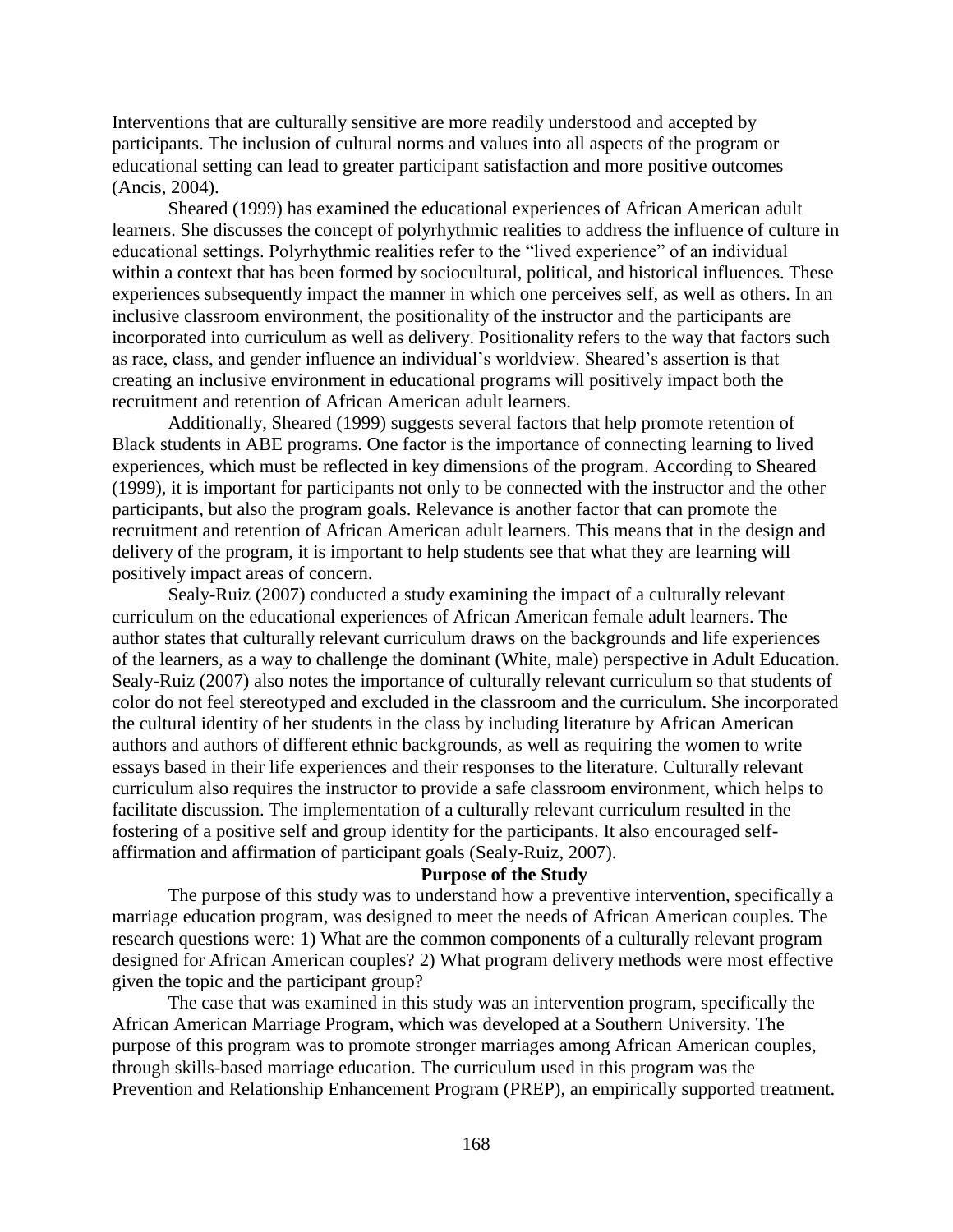The intervention curriculum was tailored to address the cultural experiences of African American couples, i.e., it was made culturally relevant. This will be addressed in greater detail in the following sections.

Data were collected through semi-structured interviews conducted with Program staff members. Additionally, data collection included observation of the video modules used throughout the curriculum as well as observation one of the videotaped program sessions. Document analysis of promotional materials and program literature was also used for data collection.

#### **Results**

There were four main themes that reflect the key dimensions of a marriage education program designed for African American couples. These features shaped the design of the program and impacted the way that the intervention was implemented in the community. These emergent themes are: mirroring the cultural/lived experiences of African Americans; honoring African and African American based patterns and traditions; the intergenerational transmission of knowledge; and the importance of experiential knowledge. There were two major conclusions from this study: 1) Culturally relevant programs designed for African Americans should include and or reflect their African American cultural values and lived experiences; 2) The program delivery methods that were effective for the participants in the African American Marriage Program were techniques that were collaborative and under girded with an understanding of the endemic nature and impact of race and racism. The chart below details the themes and subthemes that emerged from the data.

| <b>Themes</b> |                                                                                         | Sub-themes                                                                                  |
|---------------|-----------------------------------------------------------------------------------------|---------------------------------------------------------------------------------------------|
| L.            | Mirroring the Cultural/Lived<br><b>Experiences of African Americans</b>                 | A. Importance of Spirituality and Prayer<br>B. The Impact of Racism and Racial              |
|               |                                                                                         | Discrimination on Marital Relationships                                                     |
|               |                                                                                         | C. Dealing with Issues of Cultural Mistrust                                                 |
| П.            | Honoring African and African<br><b>American Based Patterns and</b><br><b>Traditions</b> | A. Types of Communication<br>Village Atmosphere; Community<br>В.<br>C. Wisdom of the Elders |
| Ш.            | Intergenerational Transmission of<br>Knowledge                                          |                                                                                             |
| IV.           | The Importance of Experiential<br>Knowledge                                             |                                                                                             |

# *Themes with Associated Categories and Subcategories*

### **Discussion**

In any preventive intervention, the overarching goal is to encourage the positive aspects of family functioning (or human behavior) by impeding risk factors and promoting protective factors (Albee & Gullotta, 1997; Coie, Miller-Johnson, & Bagwell, 2000). My examination of this marriage education program revealed the inclusion of a key protective factor present in the curriculum. One of the goals of this African American Marriage Program is to strengthen the relationships of Black couples while helping them obtain the goals they have set for themselves.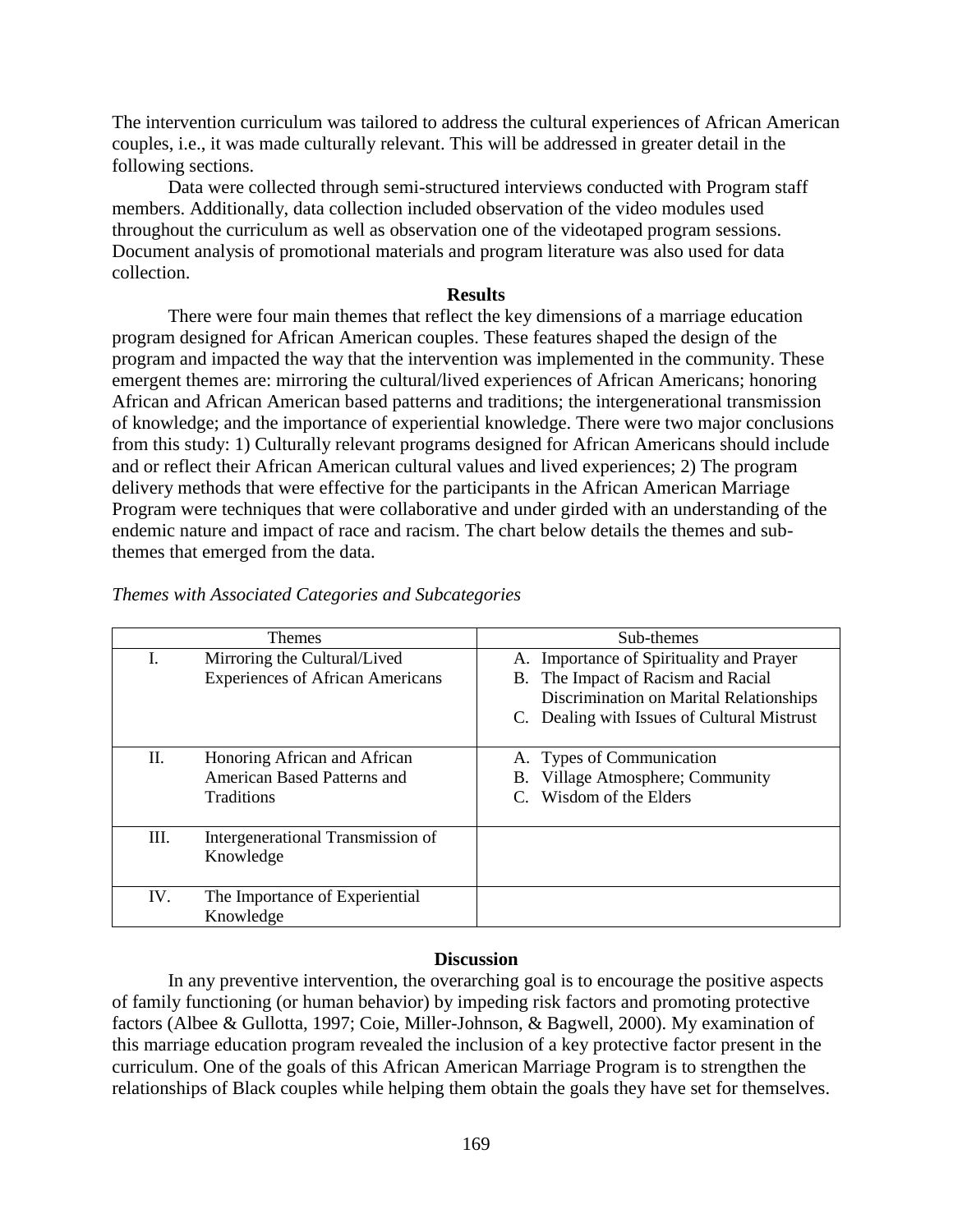The importance of religion in the African American community is a protective factor. A protective factor serves a buffering effect by enhancing one's resistance to stressors (Albee & Gullotta, 1997; Coie et al., 2000; Ellison, 1997; Hines & Boyd-Franklin, 1996). For many people, prayer is a natural response to a stressful or distressing situation. Prayer can also be a stress-relieving activity for couples. For instance, couples can ask God for help to get back on track with their good intentions for their mate, and to help them work together to use their skills. The use of prayer is interconnected with the other skills taught in this intervention. Though the Program materials are strongly Christian in their orientation, they can be used with other religious orientations, specifically those who believe in the use of prayer as an active component of their faith.

The creation of the module addressing the impact of racism is an example of how a preventive intervention is designed to hinder the impact of certain risk factors. Racism can have detrimental effects on a person's physical and mental health; it can also be damaging to the wellbeing of the marital/family relationship (Bonilla-Silva, 2006; Feagin & McKinney, 2003; Franklin & Boyd-Franklin, 2000). The intervention curriculum was designed to acknowledge the stressor of racism. Couples learned about the negative effects it can have on their relationship, and most importantly, they received specific strategies, such as the importance of using active listening techniques when talking about these encounters. The use of positive communication skills is one way of safeguarding against the harmful effects of racism on marital relationships, by removing the urge to blame or be judgmental; this can lead to misplaced anger and an argument between the couple.

It was concluded that the program delivery methods that were effective for the participants in the African American Marriage Program were techniques that were collaborative and supported with an understanding of the endemic nature and extensive impact of race and racism. The results of this study support the position maintained in the literature that learning is not value-free but is always situated within culture. Therefore, it is important for practitioners and researchers to understand their participant's cultural lens (Triandis, 1989; 1996; Wlodkowski & Ginsberg, 1995). The historical, environmental, and social forces that shape participants' lives must be integrated throughout the process from design of the intervention through the delivery and evaluation phases (Castro, Barrera, & Martinez, 2004; Dumas, Rollock, Prinz, Hops, & Blechman, 1999).

The Program staff incorporated the use of two strategies that proved effective in the delivery of this community-based intervention. These strategies, which made a positive impact in the areas of recruitment and retention, were the use of focus groups and the development and maintenance of community partnerships.The use of focus groups provided an opportunity for networking within the community. One of the focus groups was held with a group of 12 African American males, who were either married or engaged with a firm date to marry. The men were asked about the program format; these participants discussed how to make the program appealing to African American males. Specifically, these men felt it would be beneficial for the male participants to have a space to talk about their issues as husbands and fathers; an opportunity to support/encourage one another.

The focus group for community leaders provided an opportunity to introduce this group to the intervention, and to address any questions or concerns they may have about the program. These focus groups with community leaders and stakeholders led to the development of partnerships. These partnerships allowed community members an opportunity to assist in various aspects of program design, planning, and delivery. This networking was also an important part of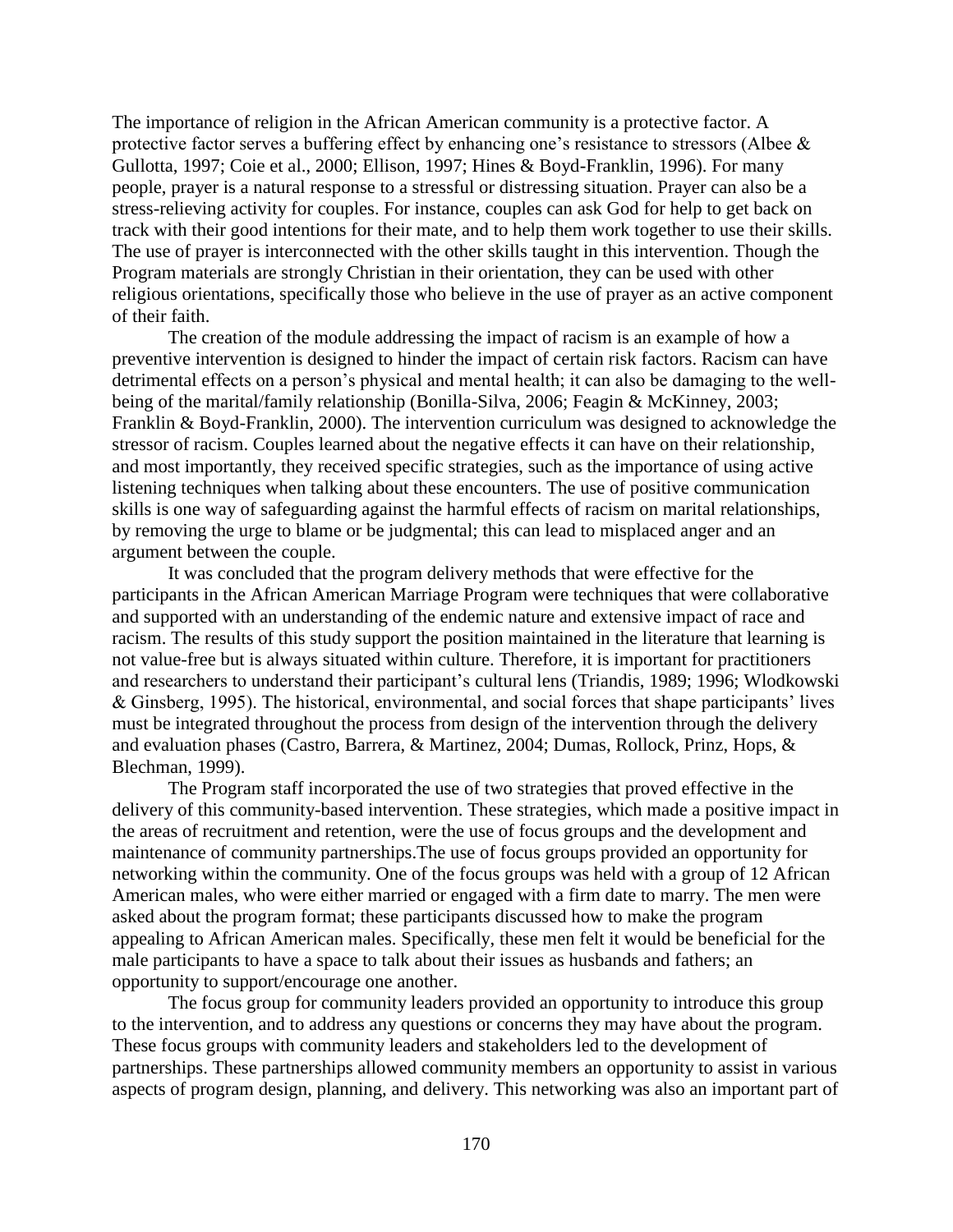recruitment and retention of program participants and contributed to the successful implementation of the Program.

The involvement of pastors was also an important step towards establishing credibility and trust within the community. As previously noted, a barrier to participation in communitybased interventions or research-based programs is mistrust of researchers and mental health services. In light of the importance of the church in the Black community, pastors have credibility and are well-respected; they also serve as gatekeepers in the African American community and they can identify community leaders. Pastors were given the opportunity to preview the program and ask questions or voice concerns; the endorsement on the pastors was an important step in obtaining credibility and gaining much needed community access.

Another feature of the Program that was important to effectively delivering the program was the sense of cohesion between Program staff and participants, which points to the presence of a village atmosphere. Once participants were enrolled in the program, the Program staff worked to make sure that participants felt welcome and knew that they were important, as was the health and maintenance of their marriages. One the staff members framed this sentiment this way, ". . . we really thought about what is it that we'll need to ensure that once these families get here, we make them feel like our family." This village atmosphere reflects the importance of strong kinship bonds in the African American community. This collectivistic philosophy places emphasis on group well-being. This connection extends beyond blood relatives and also espouses the belief that we are responsible for one another (Boyd-Franklin, 2003; Hill, 1998; 1999; and Hines & Boyd-Franklin, 1996).

#### **Conclusion**

If a preventive intervention is adapted to suit a particular cultural group it can be successful and effective in changing negative patterns. Marriage education programs are skillsbased preventive interventions designed to enhance the qualities that lead to greater marital satisfaction: a healthy communication system, creative conflict resolution, and a greater sense of intimacy within the marital relationship (Berger & Hannah, 1999; Bradbury & Fincham, 1990; Mace, 1983; Silliman, Stanley, Coffin, Markman, & Jordan, 2001). These are just some of the salient features of a marriage enrichment program, and they were present in the curriculum of this Program. While these interventions are successful across groups, access to these programs is not always the same. This African American Marriage Program was an opportunity to bring these resources to the Black community, but more importantly, ensuring that the resulting intervention was reflective of the values and experiences of the participants.

This marriage education program examined in this study matched the learners' educational experience with their cultural backgrounds. Educational programs that are a good fit between participants and their social environments result in more successful programs (Ladson-Billings, 1992; 1995; Sealy-Ruiz, 2007; Sheared, 1999). This marriage enrichment program stated their goal was to help African American couples keep their relationships strong and to reach the goals they have set for themselves. The skills taught in the intervention were built around cultural values (such as spirituality) and common experiences (such as racism). The relevance of the program goals and curriculum to the lived experiences of the participants was beneficial to the recruitment and retention of these adult learners (Sheared, 1999). Culturally relevant programs, as described by Guy (1999), use knowledge to fight oppression by empowering learners/participants to become change agents in their families, communities, and the world around them.